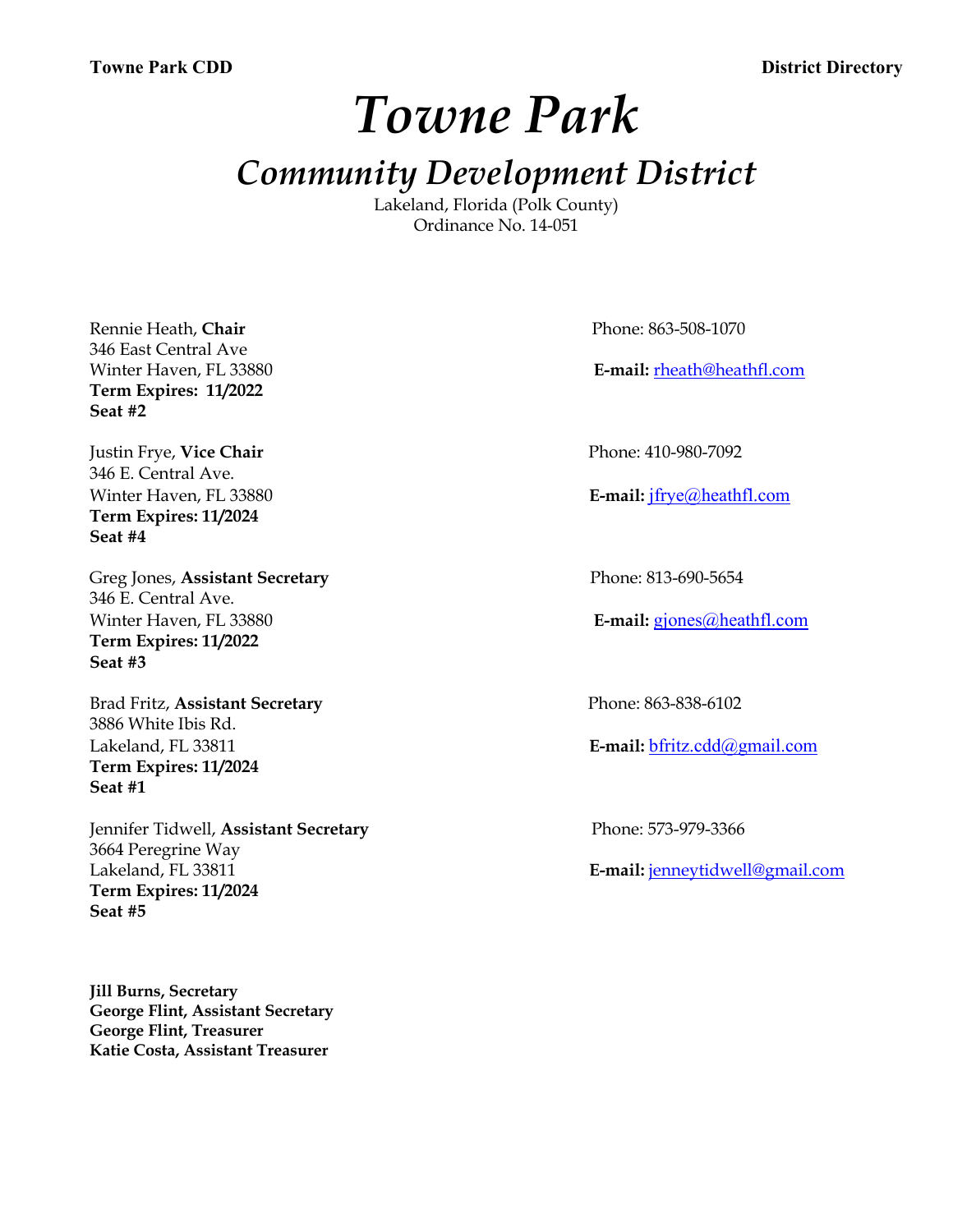#### **Towne Park CDD District Directory**

**District Counsel**

KE Law Group P.O. Box 6386 **Support Counsel:**

**District Engineer** Alan Rayl Phone: 863-537-7901 Rayl Engineering & Surveying, LLC 810 E. Main Street Bartow, FL 33830 **E-mail:**  $\frac{alan(\partial_l rayleng.com)}{l}$ 

#### **Bond Counsel**

Greenberg Traurig, P. A. **Phone:** 305-579-0727 333 S. E. 2nd Ave. Miami, FL 33131 Robert C. Gang **E**-mail: gangr@gtlaw.com

#### **HOA Contacts**

**Town Park Estates Phase 2** Highland Community Management **Phone:** 863-940-2863 4110 S. Florida Ave., Suite 200 Lakeland, FL 33813

#### **All Other Phases**

Prime Community Management **Phone:** 863-293-7400 346 E. Central Avenue Winter Haven, FL 33880 **E-mail:** info@primehoa.com

### **Trustee**

U.S. Bank National Association **Phone**: 407-835-3805 225 E. Robinson St., Ste. 250 Orlando, FL 32801

#### **Trustee Counsel**

Holland & Knight **Phone:** 305-789-7707 701 Brickell Ave., Suite 3000 Miami, FL 33131

Roy Van Wyk **Phone**: 850-566-7618

Tallahassee, FL 32314 **E-mail:** roy@kelawgroup.com

Amy Hembree **E-mail:**  $\frac{amy(\omega)$ kelawgroup.com Sarah Warren **E-mail:** sarah@kelawgroup.com

Rebecca L. Harrigal **E-mail:** harrigalr@gtlaw.com Ashton M. Bligh **E-mail:** bligha@gtlaw.com Deborah A. Kharran-Misra **E-mail:** kharranmisrad@gtlaw.com

Niki Johnson **E-mail:** n.johnson@hcmanagement.org

Stacey Johnson **E-mail:** stacey.johnson4@usbank.com

Mr. Douglas Darbut **E-mail:** ddarbut **E-mail:** ddarbut **E-mail:** ddarbut *E*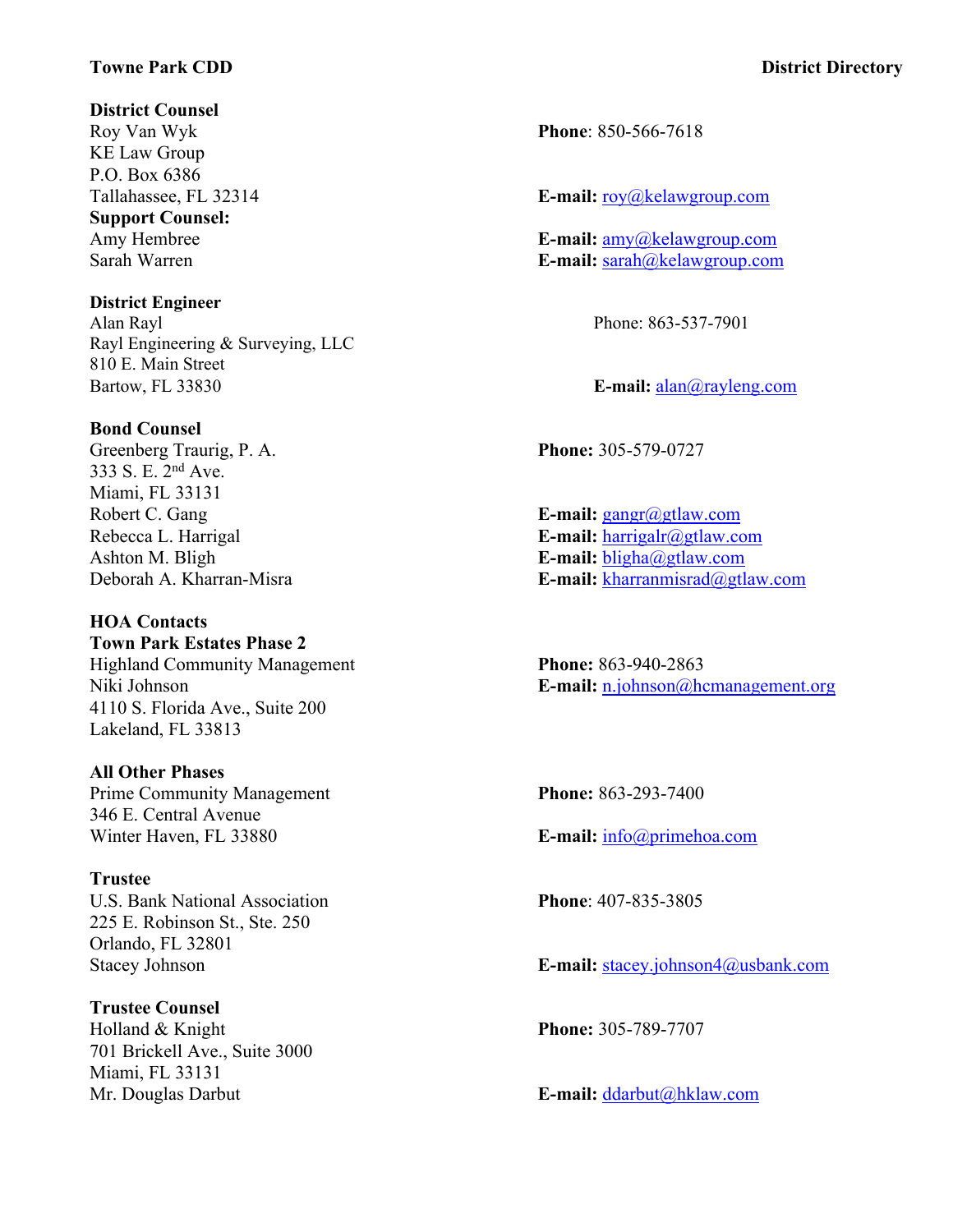#### **Towne Park CDD District Directory**

**Underwriter** FMSbonds, Inc. 20660 W. Dixie Highway North Miami Beach, FL 33180 Jon Kessler **Phone:** 305-692-4124

#### **Underwriter Counsel**

GrayRobinson, P.A. 401 E. Jackson St., Ste. 2700 Tampa, FL 33602 Brian Fender **Phone:** 813-273-5070

**District Manager** Jill Burns **Phone:** 407-841-5524 Governmental Management Services 219 E. Livingston St. Orlando, FL 32801 **E-mail:** jburns@gmscfl.com

**Polk County Property Appraiser** Marsha M. Faux **Phone:** 863-534-4777 255 N. Wilson Ave. **Fax:** 863-534-4753 Bartow, FL 33830

**Polk County Tax Collector** Joe G. Tedder **Phone:** 863-534-8470 430 E. Main St.

## **Cell:** 407-619-3781 **E-mail:** jkessler@fmsbonds.com

William Baum **Phone:** 305-937-0660 **Ext:** 2209 **E-mail:** wbaum@fmsbonds.com

Dylan Schwartz **Phone:** 305-937-0660 **Ext:** 2225 **E-mail:** dylanschwartz@fmsbonds.com

Debbie Stocker **Phone:** 305-937-0660 **Ext:** 2250 **E-mail:** dstocker@fmsbonds.com

**E-mail:** brian.fender@gray-robinson.com

Jennifer LaRocco **Phone:** 813-273-5059 **E-mail:** jennifer.larocco@gray-robinson.com

Sarah Parrow **Phone:** 813-273-5185 **E-mail:** sarah.parrow@gray-robinson.com

Heather H. Harris **Phone:** 813-273-568 **E-mail:** grpublicfinance@gray-robinson.com

Samantha Hoxie **E-mail:** shoxie@gmscfl.com

Bartow, FL 33830 **E-mail:** enforcement@polktaxes.com